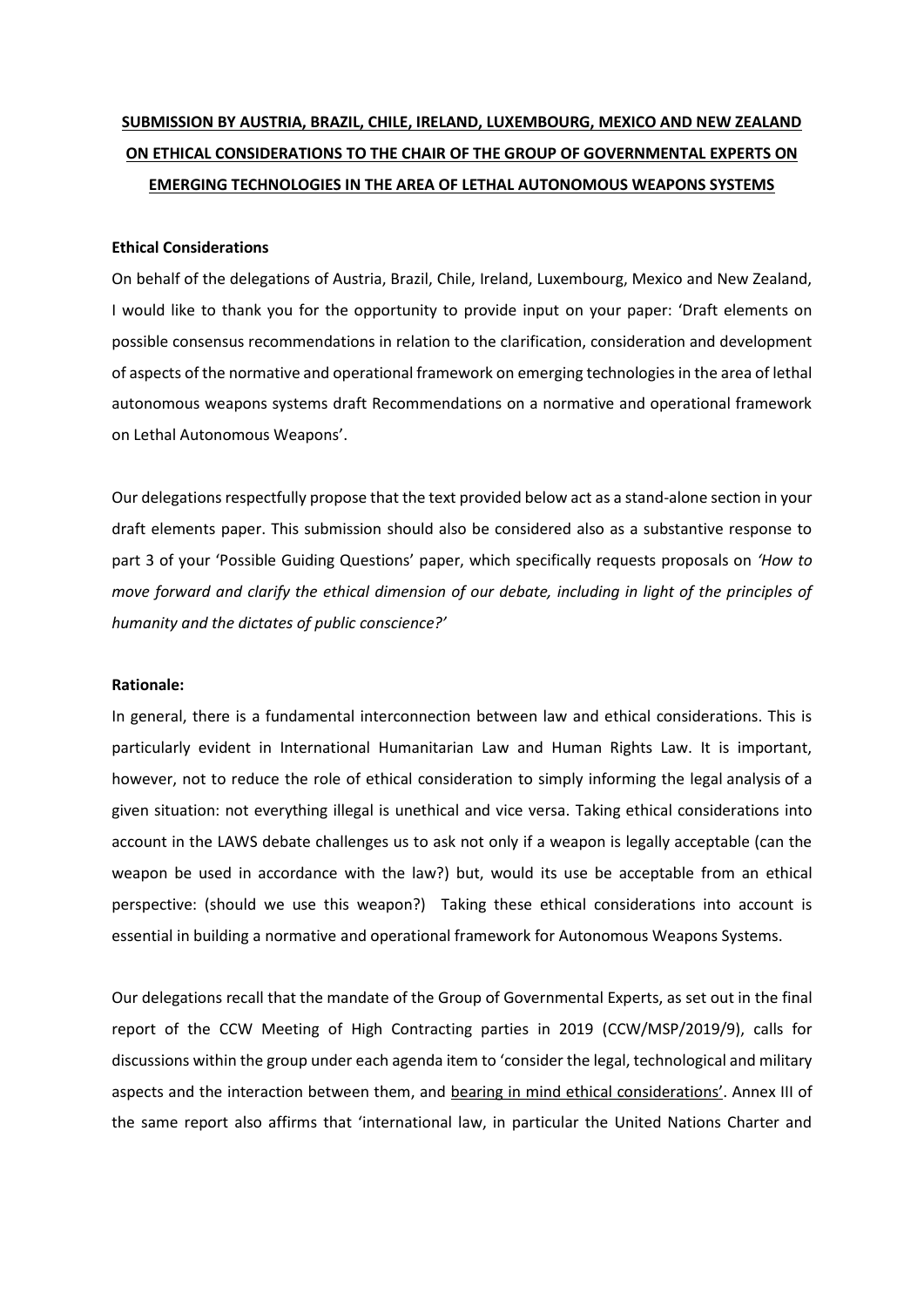International Humanitarian Law (IHL) as well as relevant ethical perspectives, should guide the continued work of the Group'.

The ethical dimension has played an important role in the CCW ever since the deliberations on LAWS started. At the first Meeting of Experts in 2014, Mr. Pedro Motta Pinto Coelho, Ambassador of Brazil, served as a friend of the Chair on ethical and sociological issues. The Meeting of Experts also held a dedicated session on ethical aspects (CCW/MSP/2014/3). At the Second Meeting of Experts, the first part of the session on "overarching issues" was dedicated to ethical and human rights questions (CCW/MSP/2015/3). The current mandate also refers to Decision 1 of the Fifth Review Conference of the High Contracting Parties to the Convention (CCW/CONF.V/10), and encourages the GGE to take into account, when establishing its programme of work, i.a. ethical and moral questions.

Furthermore, ethical considerations are a key element when discussing new and emerging technologies in multilateral fora. The fundamental questions of how humans interact with new and emerging technologies have led to the establishment of diverse multilateral fora to look at the ethical implications of increasingly sophisticated technologies, including the Ad hoc Committee on Artificial Intelligence of the Council of Europe (CAHAI) and UNESCO`s work on the ethics of AI. The fundamental concern about ethics is also reflected in a number of national and private sector ethical guidelines on the military use of new and emerging technologies, which have emerged since the GGE has started its work.

As such, a dedicated, stand-alone section addressing ethical considerations is necessary and appropriate in the draft recommendations paper in order to reflect the centrality of this issue to our work on Autonomous Weapons Systems.

# **[Draft] Section (X) Ethical Considerations**

#### **The normative and operational framework should recognise that:**

- (i) Ethical considerations, including the principles of humanity and dictates of public conscience, are central to determining the acceptability of and limits on autonomous weapons systems.
- (ii) Ethical concerns about autonomous weapons systems includes consideration of compatibility with international law, but goes beyond this to encompass moral acceptability also.